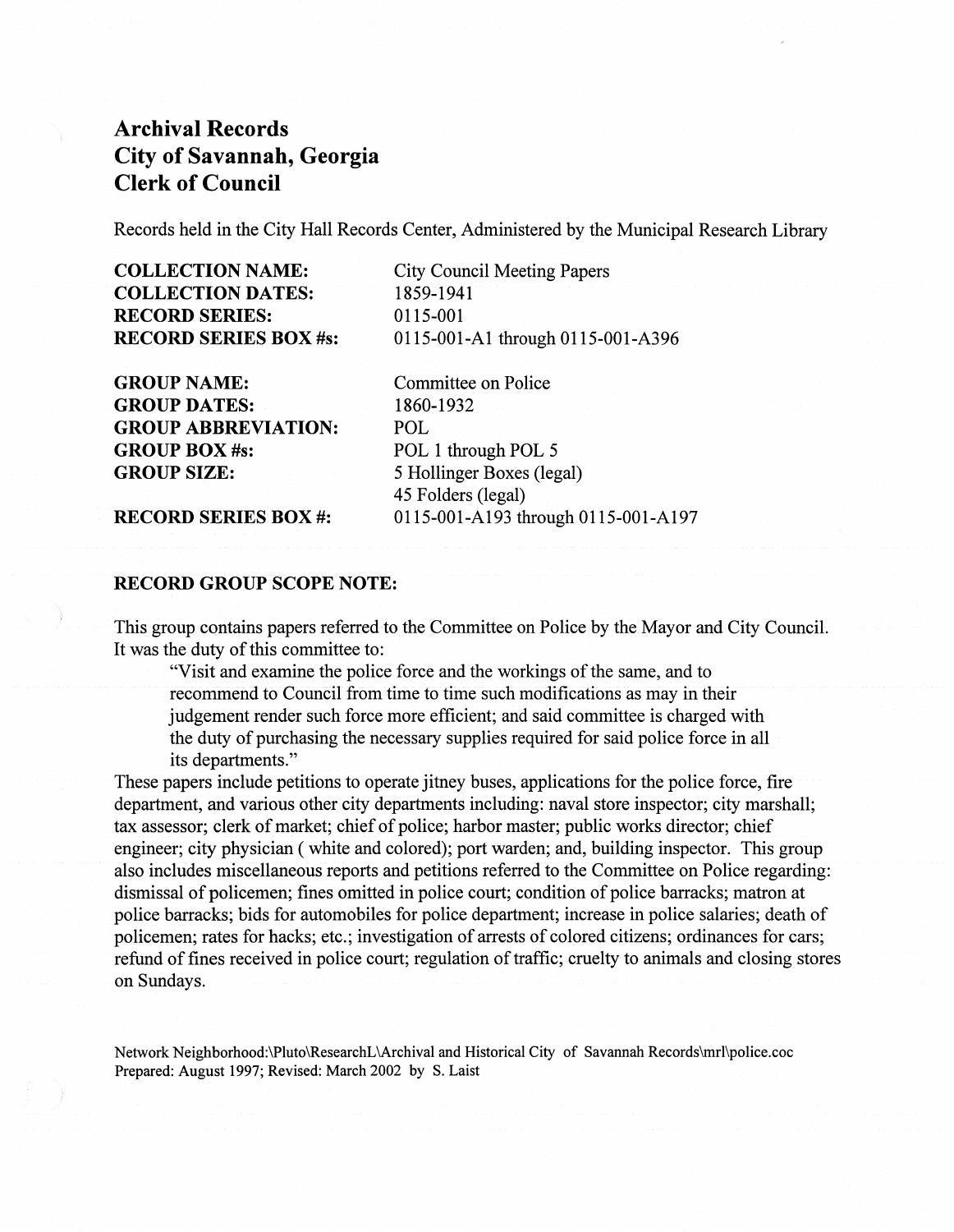Records held in the City Hall Records Center, Administered by the Municipal Research Library

1

City Council Meeting Papers (0115-001), 1859-1941 Committee on Police Papers (POL), 1860-1932

### **INVENTORY:**

BOX # POL **1** [0115-001-AI93]

Folder 1: Petitions - jitney bus, 1921. Folder 2: Petitions - jitney bus, 1921. Folder 3: Petitions - jitney bus, 1921. Folder 4: Petitions - jitney bus, 1922. Folder 5: Petitions - jitney bus, 1923. Folder 6: Petitions - jitney bus, 1923. Folder 7: Petitions - jitney bus, 1924. Folder 8: Petitions - jitney bus, 1924. Folder 9: Petitions - jitney bus, 1925.

**BOX#POL2** [0115-001-AI94]

Folder 10: Applications - police,  $1893,1906-1907$ . Folder 11: Applications - fire, 1906-1908. Folder 12: Applications - miscellaneous, 1923. Folder 13: Applications - miscellaneous, 1924. Folder 14: Applications - miscellaneous, 1925. Folder 15: Applications - miscellaneous, 1927. Folder 16: Miscellaneous reports and petitions, 1860-1870. Folder 17: Miscellaneous reports and petitions, 1871. Folder 18: Miscellaneous reports and petitions, 1872. Folder 19: Miscellaneous reports and petitions, 1873-1875. Folder 20: Miscellaneous reports and petitions, 1876-1879. Folder 21: Miscellaneous reports and petitions, 1880-1891.

Network Neighborhood:\Pluto\ResearchL\Archival and Historical City of Savannah Records\mrl\police.inv Prepared: August 1997; Revised: March 2002 by S. Laist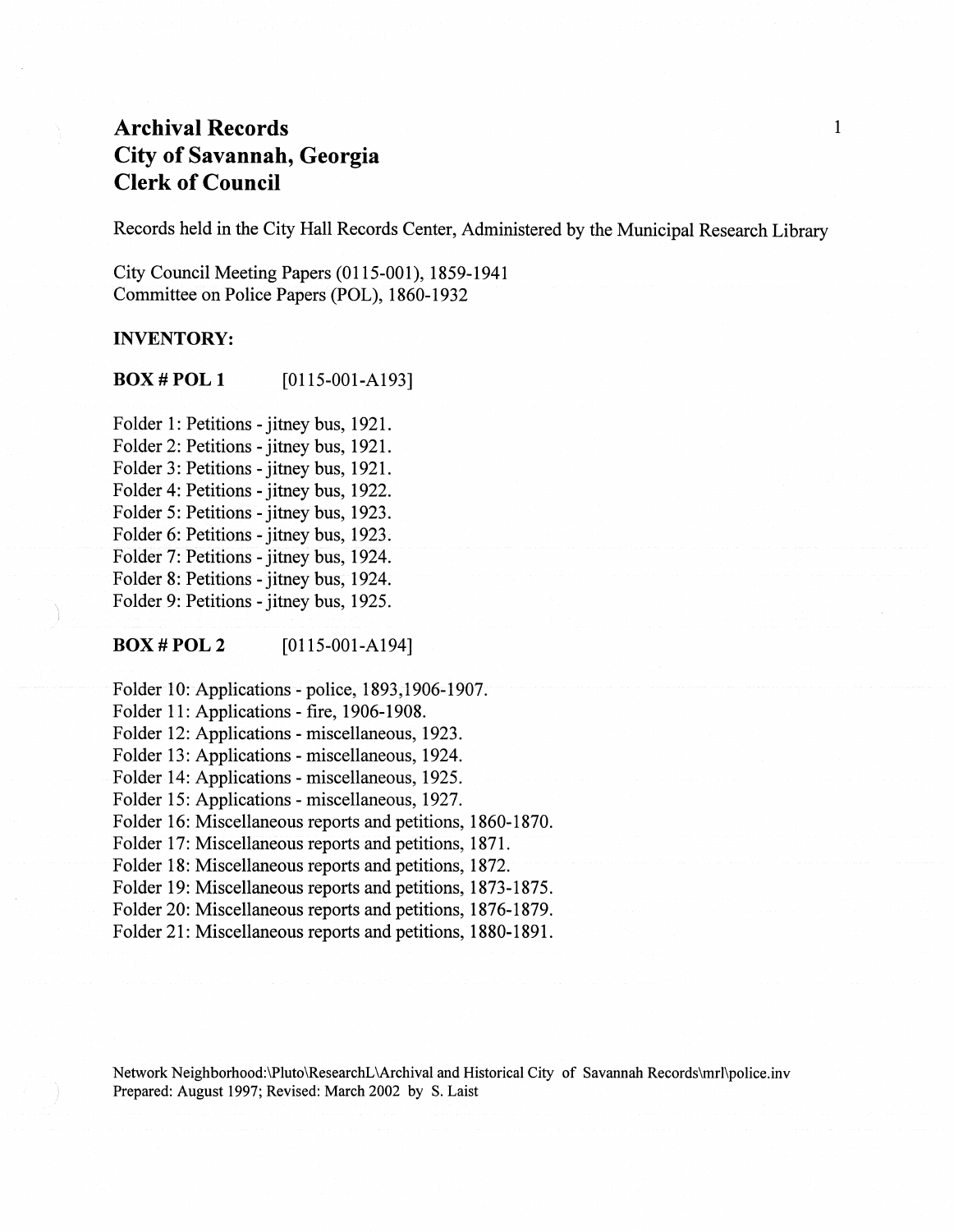Records held in the City Hall Records Center, Administered by the Municipal Research Library

City Council Meeting Papers (0115-001), 1859-1941 Committee on Police Papers (POL), 1860-1932

#### INVENTORY:

**BOX # POL 3** [0115-001-A195]

Folder 22: Miscellaneous reports and petitions, 1903-1909. Folder 23: Miscellaneous reports and petitions, 1910. Folder 24: Miscellaneous reports and petitions, 1911. Folder 25: Miscellaneous reports and petitions, 1912. Folder 26: Miscellaneous reports and petitions, 1913. Folder 27: Miscellaneous reports and petitions, 1914. Folder 28: Miscellaneous reports and petitions, 1915. Folder 29: Miscellaneous reports and petitions, 1916. Folder 30: Miscellaneous reports and petitions, 1917.

#### BOX#POL4 [0115-001-A196]

Folder 31: Miscellaneous reports and petitions, 1918. Folder 32: Miscellaneous reports and petitions, 1919. Folder 33: Miscellaneous reports and petitions, 1920. Folder 34: Miscellaneous reports and petitions, 1921. Folder 35: Miscellaneous reports and petitions, 1922. Folder 36: Miscellaneous reports and petitions, 1923. Folder 37: Miscellaneous reports and petitions, 1924.

**BOX # POL 5** [0115-001-A197]

Folder 38: Miscellaneous reports and petitions, 1925. Folder 39: Miscellaneous reports and petitions, 1926. Folder 40: Miscellaneous reports and petitions, 1927 Folder 41: Miscellaneous reports and petitions, 1928. Folder 42: Miscellaneous reports and petitions, 1929. Folder 43: Miscellaneous reports and petitions, 1930.

Network Neighborhood:\Pluto\ResearchL\Archival and Historical City of Savannah Records\mrl\police.inv Prepared: August 1997; Revised: March 2002 by S. Laist